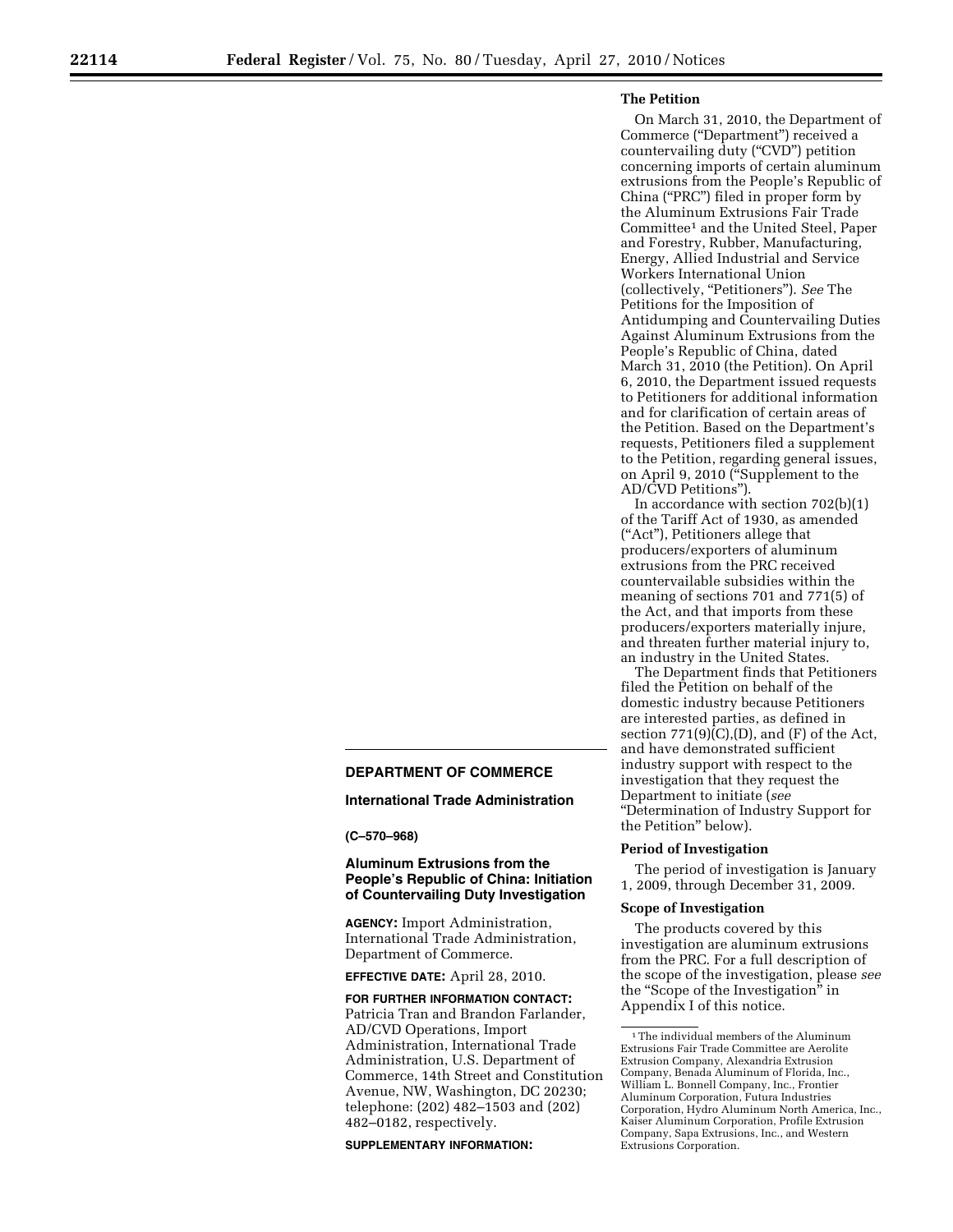## **Comments on Scope of Investigation**

During our review of the Petition, we discussed the scope with Petitioners to ensure that it is an accurate reflection of the products for which the domestic industry is seeking relief. Moreover, as discussed in the preamble to the Department's regulations (*Antidumping Duties; Countervailing Duties; Final Rule*, 62 FR 27296, 27323 (May 19, 1997)), we are setting aside a period for interested parties to raise issues regarding product coverage of the scope. The Department encourages all interested parties to submit such comments by May 10, 2010, twenty calendar days from the signature date of this notice. Comments should be addressed to Import Administration's APO/Dockets Unit, Room 1870, U.S. Department of Commerce, 14th Street and Constitution Avenue, NW, Washington, DC 20230. The period of the scope consultations is intended to provide the Department with ample opportunity to consider all comments and to consult with parties prior to the issuance of the preliminary determination.

## **Consultations**

Pursuant to section 702(b)(4)(A)(ii) of the Act, on April 1, 2010, the Department invited representatives of the Government of the PRC (GOC) for consultations with respect to the CVD petition. On April 12, 2010, the Department held consultations with representatives of the GOC via conference call. *See* Ex–Parte Memorandum on Consultations regarding the Petition for Imposition of Countervailing Duties on Aluminum Extrusions from the People's Republic of China. Further discussions were held with representatives of the GOC on April 19, 2010. *See* Ex–Parte Memorandum on Meeting with Ambassador Zhang Yesui.

# **Determination of Industry Support for the Petition**

Section 702(b)(1) of the Act requires that a petition be filed on behalf of the domestic industry. Section 702(c)(4)(A) of the Act provides that a petition meets this requirement if the domestic producers or workers who support the petition account for: (i) at least 25 percent of the total production of the domestic like product; and (ii) more than 50 percent of the production of the domestic like product produced by that portion of the industry expressing support for, or opposition to, the petition. Moreover, section 702(c)(4)(D) of the Act provides that, if the petition does not establish support of domestic

producers or workers accounting for more than 50 percent of the total production of the domestic like product, the Department shall: (i) poll the industry or rely on other information in order to determine if there is support for the petition, as required by subparagraph (A); or (ii) determine industry support using a statistically valid sampling method.

Section 771(4)(A) of the Act defines the ''industry'' as the producers as a whole of a domestic like product. Thus, to determine whether a petition has the requisite industry support, the statute directs the Department to look to producers and workers who produce the domestic like product. The U.S. International Trade Commission (''ITC''), which is responsible for determining whether "the domestic industry" has been injured, must also determine what constitutes a domestic like product in order to define the industry. While both the Department and the ITC must apply the same statutory definition regarding the domestic like product (section 771(10) of the Act), they do so for different purposes and pursuant to a separate and distinct authority. In addition, the Department's determination is subject to limitations of time and information. Although this may result in different definitions of the like product, such differences do not render the decision of either agency contrary to law. *See USEC, Inc. v. United States*, 132 F. Supp. 2d 1, 8 (CIT 2001), citing *Algoma Steel Corp. Ltd. v. United States*, 688 F. Supp. 639, 644 (CIT 1988), *aff'd* 865 F.2d 240 (Fed. Cir. 1989), *cert. denied* 492 U.S. 919 (1989).

Section 771(10) of the Act defines the domestic like product as ''a product which is like, or in the absence of like, most similar in characteristics and uses with, the article subject to an investigation under this subtitle.'' Thus, the reference point from which the domestic like product analysis begins is ''the article subject to an investigation'' (*i.e.*, the class or kind of merchandise to be investigated, which normally will be the scope as defined in the petition).

With regard to the domestic like product, Petitioners do not offer a definition of domestic like product distinct from the scope of the investigation. Based on our analysis of the information submitted on the record, we have determined that aluminum extrusions constitute a single domestic like product and we have analyzed industry support in terms of that domestic like product. For a discussion of the domestic like product analysis in this case, *see* Countervailing Duty Investigation Initiation Checklist: Aluminum Extrusions from the PRC

(''Initiation Checklist'') at Attachment II, dated concurrently with this notice and on file in the Central Records Unit, Room 1117 of the main Department of Commerce building.

In determining whether Petitioners have standing, under section 702(c)(4)(A) of the Act, we considered the industry support data contained in the Petition with reference to the domestic like product as defined in the ''Scope of Investigation'' section above. To establish industry support, Petitioners provided their production of the domestic like product in 2009. *See*  Volume I of the Petition at Exhibit I–3. In addition, Petitioners provided letters of support from ten additional companies that produce the domestic like product. *See id*. Petitioners compared their production and the production of the supporters of the Petition to the estimated total production of the domestic like product for the entire domestic industry. *See*  Volume I of the Petition at 3–4 and Exhibits I–3 and I–4. Petitioners estimated total industry production of the domestic like product for 2009 using industry–wide shipment data from the Aluminum Association, which according to Petitioners is ''an independent and authoritative source for aluminum industry data.'' *See*  Volume I of the Petition, at 3. We have relied upon data Petitioners provided for purposes of measuring industry support. For further discussion, *see*  Checklist at Attachment II.

Our review of the data provided in the Petition, supplemental submissions, and other information readily available to the Department indicates that Petitioners have established industry support. First, the Petition established support from domestic producers (or workers) accounting for more than 50 percent of the total production of the domestic like product and, as such, the Department is not required to take further action in order to evaluate industry support (*e.g.*, polling). *See*  section 702(c)(4)(D) of the Act and Initiation Checklist at Attachment II. Second, the domestic producers (or workers) have met the statutory criteria for industry support under section 702(c)(4)(A)(i) of the Act because the domestic producers (or workers) who support the Petition account for at least 25 percent of the total production of the domestic like product. *See* Initiation Checklist at Attachment II. Finally, the domestic producers (or workers) have met the statutory criteria for industry support under section 702(c)(4)(A)(ii) of the Act because the domestic producers (or workers) who support the Petition account for more than 50 percent of the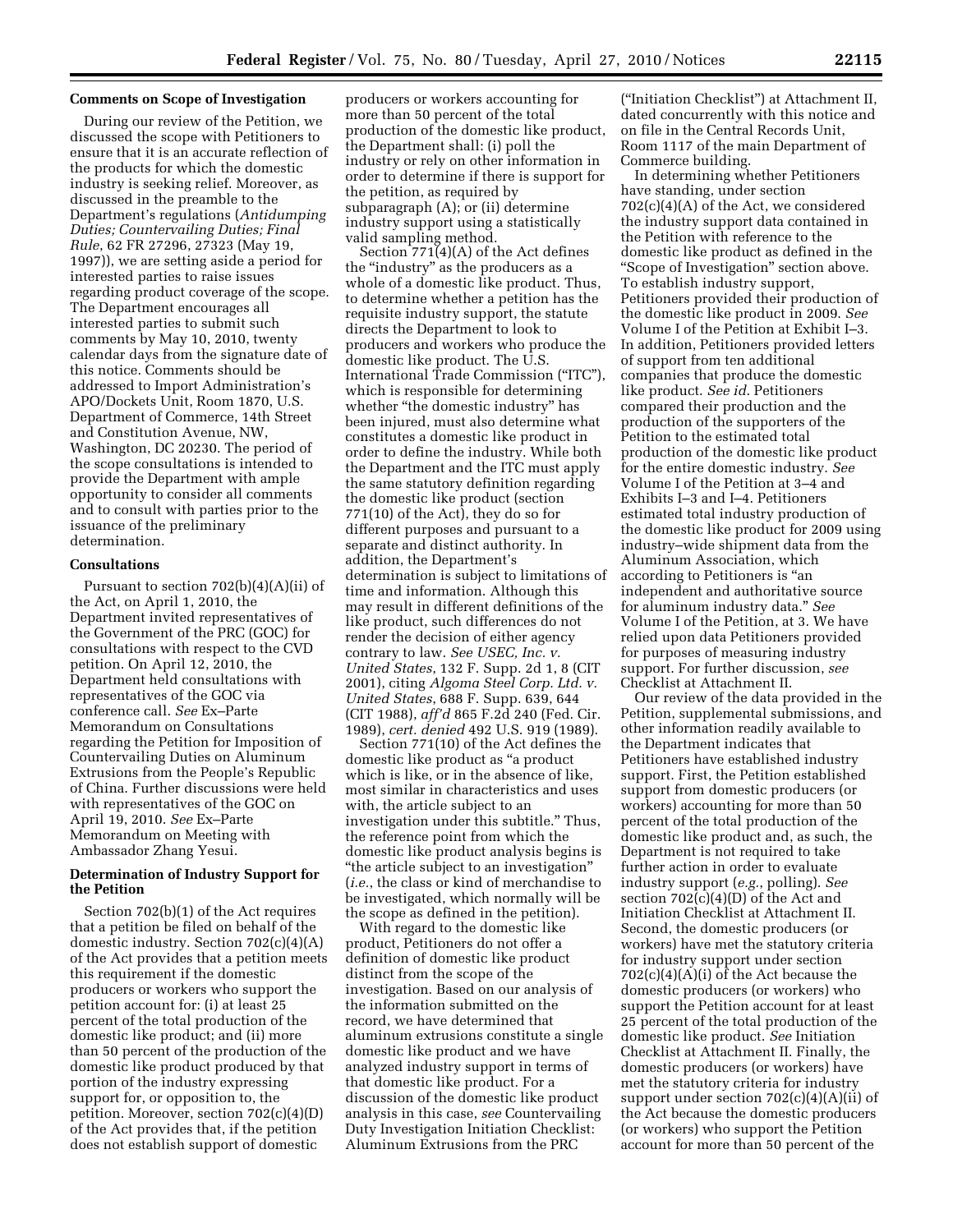production of the domestic like product produced by that portion of the industry expressing support for, or opposition to, the Petition. Accordingly, the Department determines that the Petition was filed on behalf of the domestic industry within the meaning of section 702(b)(1) of the Act. *See id*.

The Department finds that Petitioners filed the Petition on behalf of the domestic industry because they are interested parties as defined in section  $771(9)(C)(D)$  and  $(F)$  of the Act and they have demonstrated sufficient industry support with respect to the antidumping investigation that they are requesting the Department initiate. *See id*.

### **Injury Test**

Because the PRC is a ''Subsidies Agreement Country'' within the meaning of section 701(b) of the Act, section 701(a)(2) of the Act applies to this investigation. Accordingly, the ITC must determine whether imports of the subject merchandise from the PRC materially injure, or threaten material injury to, a U.S. industry.

### **Allegations and Evidence of Material Injury and Causation**

Petitioners allege that imports of aluminum extrusions from the PRC are benefitting from countervailable subsidies and that such imports are causing, or threaten to cause, material injury to the domestic industry producing aluminum extrusions. In addition, Petitioners allege that subsidized imports exceed the negligibility threshold provided for under section 771(24)(A) of the Act.

Petitioners contend that the industry's injured condition is illustrated by reduced market share, increased raw material cost, lost sales, declining capacity, production, shipments, underselling and price depression or suppression, reduced employment, hours worked, and wages paid, declines in financial performance, lost sales and revenue, and an increase in import penetration. *See* Volume I of the Petition, at 16, 19–27, 30–33, and Exhibits I–10 through I–15, III–33, and Supplement to AD/CVD Petitions, dated April 9, 2010, at 8–9, and Attachment 4. We have assessed the allegations and supporting evidence regarding material injury, threat of material injury, and causation, and we have determined that these allegations are properly supported by adequate evidence and meet the statutory requirements for initiation. *See*  Initiation Checklist at Attachment III.

## **Initiation of Countervailing Duty Investigation**

Section 702(b)(1) of the Act requires the Department to initiate a CVD proceeding whenever an interested party files a petition on behalf of an industry that: (1) alleges the elements necessary for an imposition of a duty under section 701(a) of the Act; and (2) is accompanied by information reasonably available to the petitioner(s) supporting the allegations.

The Department has examined the Petition on aluminum extrusions from the PRC and finds that it complies with the requirements of section 702(b) of the Act. Therefore, in accordance with section 702(b) of the Act, we are initiating a CVD investigation to determine whether manufacturers, producers, or exporters of aluminum extrusions in the PRC receive countervailable subsidies. For a discussion of evidence supporting our initiation determination, *see* Initiation Checklist.

We are including in our investigation the following programs alleged in the Petition to have provided countervailable subsidies to producers and exporters of the subject merchandise in the PRC:

- A. Preferential Loans and Interest Rates
	- 1. Policy Loans to the Aluminum Extrusion Producers
	- 2. Loans and Interest Subsidies Provided Pursuant to the Northeast Revitalization Program
- B. Income Tax Programs
	- 1. Tax Exemptions for "Productive" FIEs (Two Free, Three Half)
	- 2. Provincial Tax Exemptions and Reductions for "Productive" FIEs
	- 3. Tax Reductions for FIEs Purchasing Chinese–Made Equipment
	- 4. Tax Reductions for FIEs in Designated Geographic Locations
	- 5. Tax Reductions for Technology- or Knowledge- Intensive FIEs
	- 6. Tax Reductions for FIEs that are also HNTEs
	- 7. Tax Reductions for HTNEs Involved in Designated Projects
	- 8. Tax Offsets for Research and Development at FIEs
	- 9. Tax Credits for Domestically Owned Companies Purchasing Chinese–Made Equipment
	- 10. Tax Reductions for Export– Oriented FIEs
	- 11. Tax Refunds for Reinvestment of FIE Profits in Export–Oriented Enterprises
	- 12. Accelerated Depreciation for Enterprises Located in the Northeast Region
	- 13. Forgiveness of Tax Arrears for

Enterprises in the Old Industrial Bases of Northeast China

- C. Other Tax Programs
- 1. VAT and Tariff Exemptions on Imported Equipment
- 2. VAT Rebates on FIE Purchases of Chinese–Made Equipment
- 3. City Tax and Surcharge Exemptions for FIEs
- 4. Exemptions from Administrative Charges for Companies in Zhaoqing High-
- Tech Industry Development Zone
- D. Grant Programs
	- 1. The State Key Technology Renovation Project Fund 2. ''Famous Brands'' Awards
	- 3. Grants to Cover Legal Fees in Trade Remedy Cases in Shenzhen
	- 4. Special Fund for Energy Saving Technology Reform: Guangdong Province
	- 5. The Clean Production Technology Fund
	- 6. Grants for Listing Shares: Liaoyang City (Guangzhou Province), Wenzhou Municipality (Zhejiang Province), and Quanzhou Municipality (Fujian Province)
	- 7. The Northeast Region Foreign Trade Development Fund
	- 8. The Northeast Region Technology Reform Fund

E. Government Provision of Goods or Services For Less Than Adequate Remuneration (''LTAR'')

- 1. Land Use Rights in the Liaoyang High–Tech Industry Development Zone
- 2. Allocated Land Use Rights for SOEs

3. Primary Aluminum

F. Government Purchase of Goods For More Than Adequate Remuneration (''MTAR'')

For further information explaining why the Department is investigating these programs, *see* Initiation Checklist.

We are not including in our investigation the following programs alleged to benefit producers and exporters of the subject merchandise in the PRC:

A. Debt Forgiveness of Asia Aluminum Petitioners allege that the GOC allowed managers of Asia Aluminum to buy the company's assets free of certain obligations and prohibited the original debt holders from enforcing their legal rights, thus effectively mandating forgiveness of the company's debt. Petitioners fail to establish a financial contribution by the government for the alleged debt forgiveness. The facts presented do not demonstrate that there was a financial contribution on the part of the government. Consequently, we do not plan on investigating this program.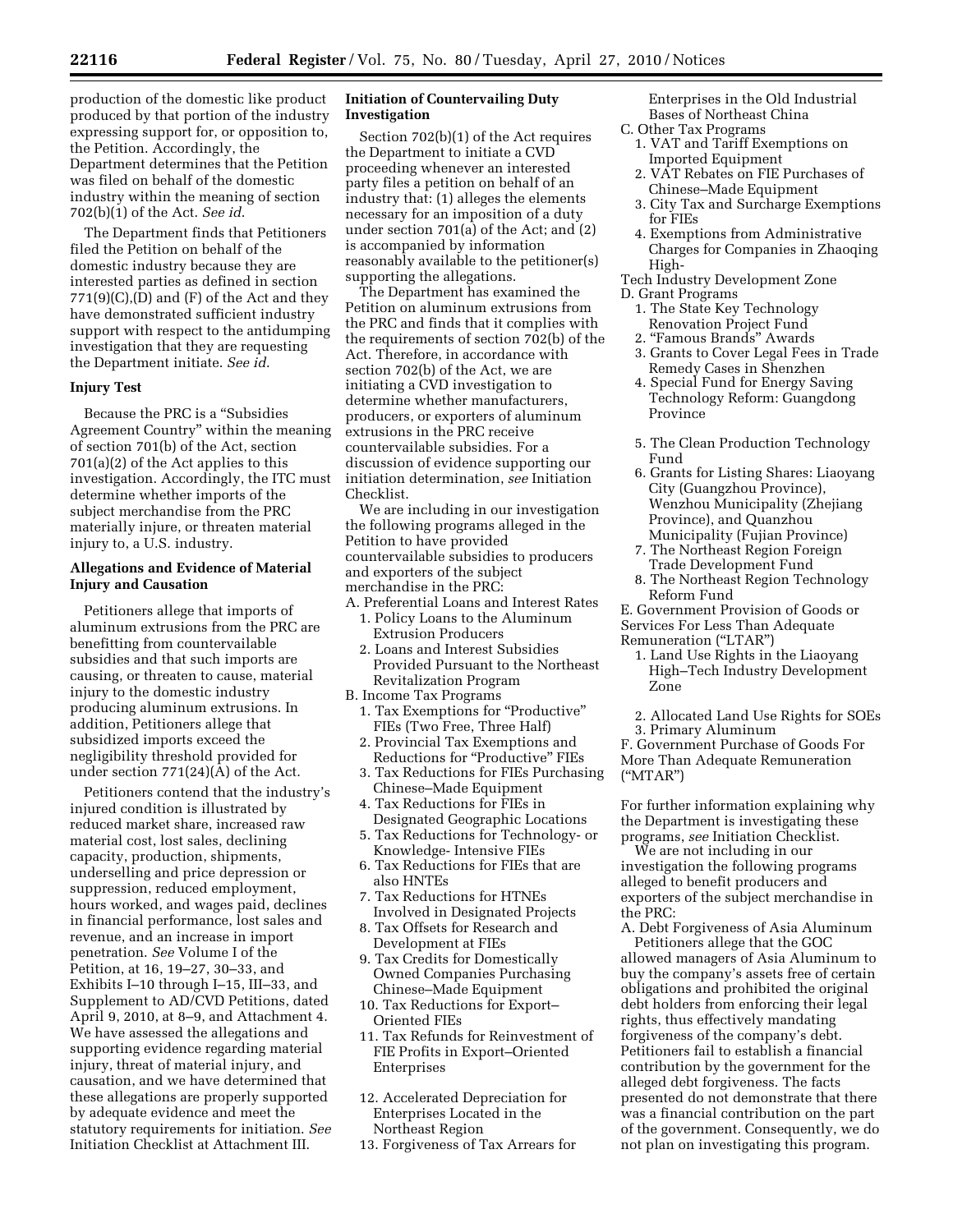B. Debt–to-Equity (''D/E'') Swaps for Companies in the Aluminum Sector

Petitioners allege that the China Development Bank and two state– owned asset management corporations traded approximately 3.4 billion renminbi (''RMB'') of debt owed by Aluminum Corporation of China and additional debt owed by Pinguo Aluminum for equity in the companies. The D/E swaps detailed by Petitioners occurred prior to the December 11, 2001, cut–off date that the Department uses for investigating subsidies in the PRC. Consistent with recent CVD determinations, we continue to find that it is appropriate and administratively desirable to identify a uniform date from which the Department will identify and measure subsidies in the PRC for purposes of the CVD law, and have adopted December 11, 2001, the date on which the PRC became a member of the WTO, as that date.<sup>2</sup> Therefore, Petitioners have not provided the Department with a factual basis to conclude that D/E swaps conferring benefits to producers of aluminum extrusion occurred in the period in which the Department will identify and measure subsidies in the PRC for purposes of the CVD law. Consequently, we do not plan on investigating this program.

C. Tax Exemptions and Reductions for Enterprises that Utilize Recycled Materials

Petitioners allege that, as reported to the WTO, the GOC has implemented a program to assist companies that recycle. Petitioners fail to establish that any subsidies under the program are specific. In particular, they do not support their contention that the program is limited to an enterprise or industry or group of enterprises or industries. Consequently, we do not plan on investigating this program. D. The State Science and Technology Support Scheme

According to Petitioners, this program provides grants to promote research aimed at resolving scientific or technological problems regarding economic and social development. The Department finds there is insufficient evidence to establish specificity for this program. While Petitioners allege that recipients of benefits under this program are selected based on the GOC's designation of certain industries for development, the evidence provided does not support this claim.

Consequently, we do not plan on investigating this program.

We are deferring a decision on whether to initiate an investigation of the following programs:

A. Land Use Rights Conferred to Asia Aluminum

Petitioners assert that the Zhaoqing City High–Tech Development Zone allowed aluminum producer Asia Aluminum to acquire land use rights for 50 years, and then later, the Development Zone returned the payment to Asia Aluminum because of the company's construction of infrastructure. The Department will decide whether to initiate this allegation only if Asia Aluminum is selected as a respondent.

B. Currency Undervaluation Petitioners allege that the GOC intervenes in the foreign exchange market by buying dollars and artificially bidding up their value to ensure that the RMB/dollar exchange rate understates the value of the RMB vis a vis the dollar. The Department has carefully considered the currency allegation, which is similar to an allegation currently under consideration in the pending coated paper countervailing duty investigation from the PRC. At this time, given the unique nature of the alleged subsidy and the complex methodological issues that it raises under the CVD law, the Department has determined that additional study of the allegation is appropriate before an initiation decision may be made.

# **Respondent Selection**

For this investigation, the Department expects to select respondents based on CBP data for U.S. imports during the period of investigation. We intend to make our decision regarding respondent selection within 20 days of publication of this **Federal Register** notice. The Department invites comments regarding the CBP data and respondent selection within seven calendar days of publication of this **Federal Register**  notice.

# **Distribution of Copies of the Petition**

In accordance with section 702(b)(4)(A)(i) of the Act and 19 CFR 351.202(f), a copy of the public version of the Petition has been provided to the representatives of the Government of the PRC. Because of the particularly large number of producers/exporters identified in the Petition, the Department considers the service of the public version of the Petition to the foreign producers/exporters satisfied by the delivery of the public version to the Government of the PRC, consistent with 19 CFR 351.203(c)(2).

## **ITC Notification**

We have notified the ITC of our initiation, as required by section 702(d) of the Act.

#### **Preliminary Determination by the ITC**

The ITC will preliminarily determine, within 45 days after the date on which the Petition is filed, whether there is a reasonable indication that imports of subsidized aluminum extrusions from the PRC are causing material injury, or threatening to cause material injury, to a U.S. industry. *See* section 703(a)(2) of the Act. A negative ITC determination will result in the investigation being terminated; otherwise, the investigation will proceed according to statutory and regulatory time limits.

This notice is issued and published pursuant to section 777(i) of the Act.

April 20, 2010.

#### **Ronald K. Lorentzen,**

*Deputy Assistant Secretary for Import Administration.* 

#### **Attachment I**

#### **Scope of the Investigations**

The merchandise covered by these investigations is aluminum extrusions which are shapes and forms, produced by an extrusion process, made from aluminum alloys having metallic elements corresponding to the alloy series designations published by The Aluminum Association commencing with the numbers 1, 3, and 6 (or proprietary equivalents or other certifying body equivalents). Specifically, the subject merchandise made from aluminum alloy with an Aluminum Association series designation commencing with the number 1 contains not less than 99 percent aluminum by weight. The subject merchandise made from aluminum alloy with an Aluminum Association series designation commencing with the number 3 contains manganese as the major alloying element, with manganese accounting for not more than 3.0 percent of total materials by weight. The subject merchandise made from an aluminum alloy with an Aluminum Association series designation commencing with the number 6 contains magnesium and silicon as the major alloying elements, with magnesium accounting for at least 0.1 percent but not more than 2.0 percent of total materials by weight, and silicon accounting for at least 0.1 percent but not more than 3.0 percent of total materials by weight. The subject aluminum extrusions are properly identified by a four–digit alloy series without either a decimal point or

<sup>2</sup>*See Certain Kitchen Shelving and Racks from the People's Republic of China: Final Affirmative Countervailing Duty Determination*, 74 FR 37012 (July 27, 2009)(''KASR from the PRC''), and accompanying IDM at Comment 3.